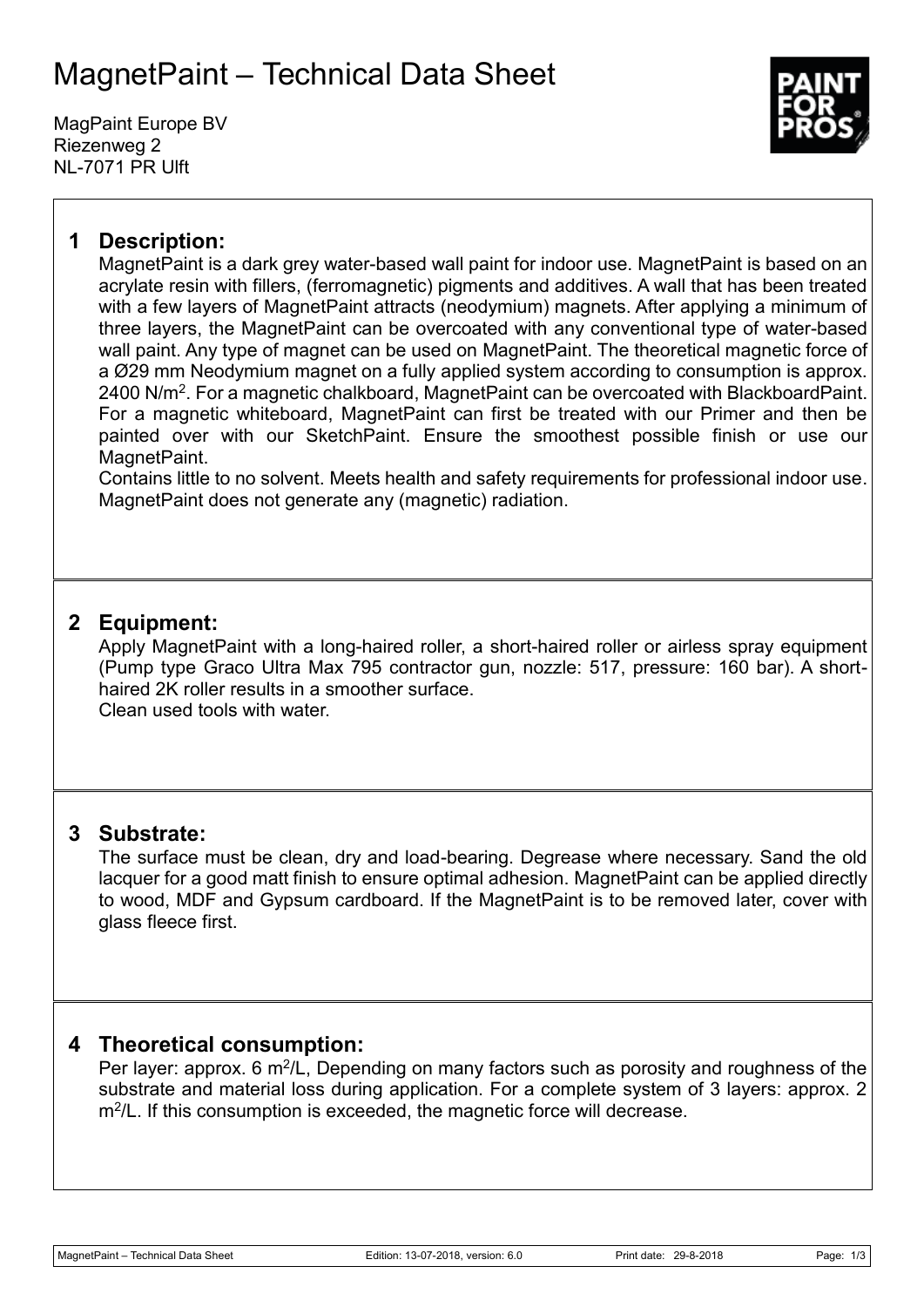# MagnetPaint – Technical Data Sheet

MagPaint Europe BV Riezenweg 2 NL-7071 PR Ulft



## **5 Application instructions:**

- Do not process at temperatures below +5°C and/or a relative humidity of more than 80%.
- Stir the Magnet Paint well before use to get a homogeneous mass. If necessary, stir cans of more than 1 litre with a concrete/paint mixer.
- When using a short-haired roller, use short strokes to evenly distribute the MagnetPaint until all paint is removed from the roller.
- When using a long-haired roller with a high capacity, use long strokes to distribute the MagnetPaint quickly and evenly until all paint is removed from the roller.
- In this way, apply an opaque layer of Magnet Paint piece by piece.
- A layer of MagnetPaint that is too thick creates a bumpy result.
- Maintain a drying time of 4 hours between individual layers of MagnetPaint.
- Apply at least three coats of MagnetPaint in this way.
- If necessary, sand the MagnetPaint between each layer and smooth well. Wear sufficient respiratory protection for this.
- Each layer can be smoothed with a trowel during the drying process.
- If any MagnetPaint remains after three layers, use this for an additional layer. This ensures a stronger result.
- Twelve hours after applying the last layer, the MagnetPaint can be finished.

## **6 Directions for use:**

24 hours after applying the last layer of MagnetPaint, it can be fully loaded with magnets. Any type of magnet can be used with MagnetPaint. The force of the magnet determines the ultimate attraction of magnets to the treated surface. The layer thickness, the contact surface and the distance between magnet and surface also influence the attraction. Select the appropriate magnet for the intended use. MagPaint offers Neodymium magnets, magnetic tape and a range of kids magnets.

## **7 Storage conditions:**

In unopened packaging, in a dry, well-ventilated room, away from direct sunlight at temperatures between 5°C and 35°C. Perishable after opening.

## **8 VOC/Certification:**

EU limit value for this product (2004/42/EC, Cat. GWB, 2010): 30 g/L. This product contains 0 g/L